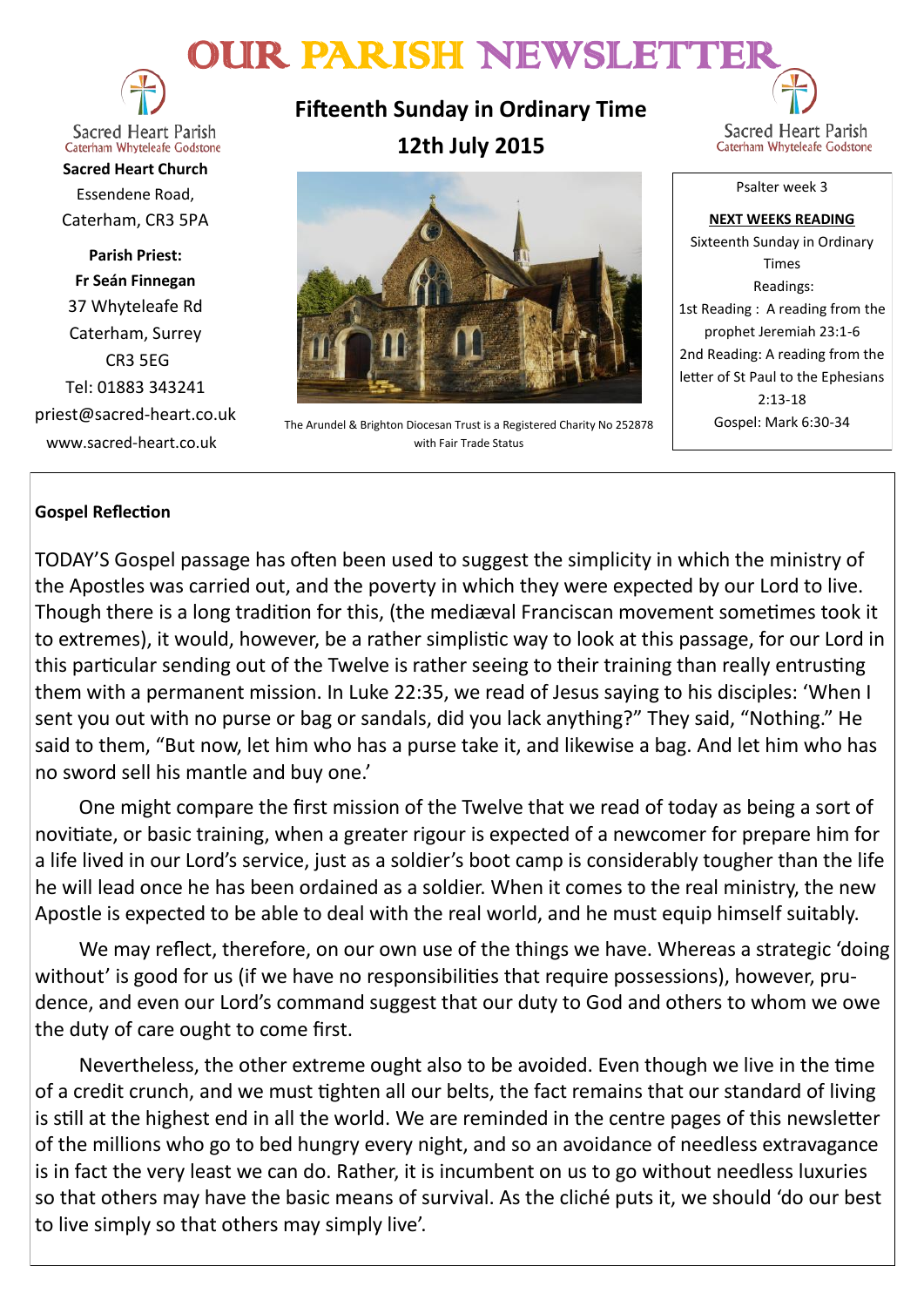## **Statement for the Catholic Press from Archbishop Smith**



# **New opportunities to work for national charity Marriage Care**

We have a number of new paid roles within the national support team at Marriage Care to help us support our gifted team of over 700 volunteers, across England and Wales and Gibraltar. For more information see http:// www.marriagecare.org.uk/get-involved/jobs/

Marriage Care (formerly Catholic Marriage Advisory Council) was founded from within the Catholic community in 1946 to offer support to ex-servicemen and their families in rebuilding relationships after the war. Our marriage preparation and

support service enables couples to build and sustain strong, fulfilling, healthy marriages, as we draw on Catholic Christian tradition and contemporary research to help couples focus on the quality of their relationship with each other. Through our relationship counselling service we accompany, with compassion and practical wisdom, couples who find themselves in need of support on their journey.

We're the largest faith-based provider of relationship support services in England and Wales, committed to support couples and individuals in the best and worst of times in their relationships, regardless of their ability to pay.

For more information about Marriage Care and our services please visit the web site www.marriagecare.org.uk/

There are only 2 more full Newsletters to come before the Parish Office closes for the Summer (August only). If you have any notices please ensure they reach the Office by Wednesday 22nd July. The Mass times (back page) will still be produced for August.

#### **SACRED HEART PARISH BBQ** This Saturday 18th July 2015

**LAST CHANCE FOR TICKETS!** Tickets £5 per adult, 17 years and under are FREE

Tickets available after all Masses this Sunday (Ticket price includes 2015 Social Club membership)

Food 5-7pm, Band 7pm *(Back in the day)* Last orders 11pm, Carriages midnight CASH BAR & BBQ - salad included **Please come to support the parish and join the fun**

Very many people of all faiths and none will be concerned about a Bill to legalise Assisted Suicide in England and Wales which will be debated in the House of Commons on 11th September 2015. This private members Bill, introduced by Rob Marris MP, will have a free vote and it is important that people make their views known to their own MP ahead of this extremely important debate.

Information about the issues, together with resources and guidance will be circulated to all parishes in the next week or two.

There are excellent resources:

on the Bishops Conference website

[www.catholicnews.org.uk/assisted](http://www.catholicnews.org.uk/assisted-suicide)-suicide

and the website of the Anscombe Bioethics centre

[www.bioethics.org.uk](http://www.bioethics.org.uk)

I strongly urge all Catholics to contact their own MP as soon as possible to express their concern about the dangerous impact which such a Bill would have on the most vulnerable people. MPs do listen to their own constituents. What is needed is more and better palliative care, not assistance with suicide.

+Archbishop Peter Smith

Chair

Department of Christian responsibility and Citizenship

7 th July 2015

\*\*\*You can send an e-mail to your MP via the Catholic Bishops' Conference website (www.catholicnews.org.uk/ assisted-suicide) or send a letter by post, a draft of which can be found at the back of the Church. You will also find a sheet with Q & A on Assisted Suicide in the Porch\*\*\*

## **World Youth Day 2016:**

Anyone who is interested in joining Pope Francis and millions of young Catholics in Krakow, Poland, next year should contact Jack Regan, Diocesan Youth Adviser for further information or to receive an application pack. Applicants should be aged between 16 and 35 as at 24th July 2016. Phone 01293 651158 or email [jack.regan@dabnet.org](mailto:jack.regan@dabnet.org)

## **Offertory Collection**

Sincere thanks for your generosity last weekend: Offertory: £690 (Gift Aid £375.11)

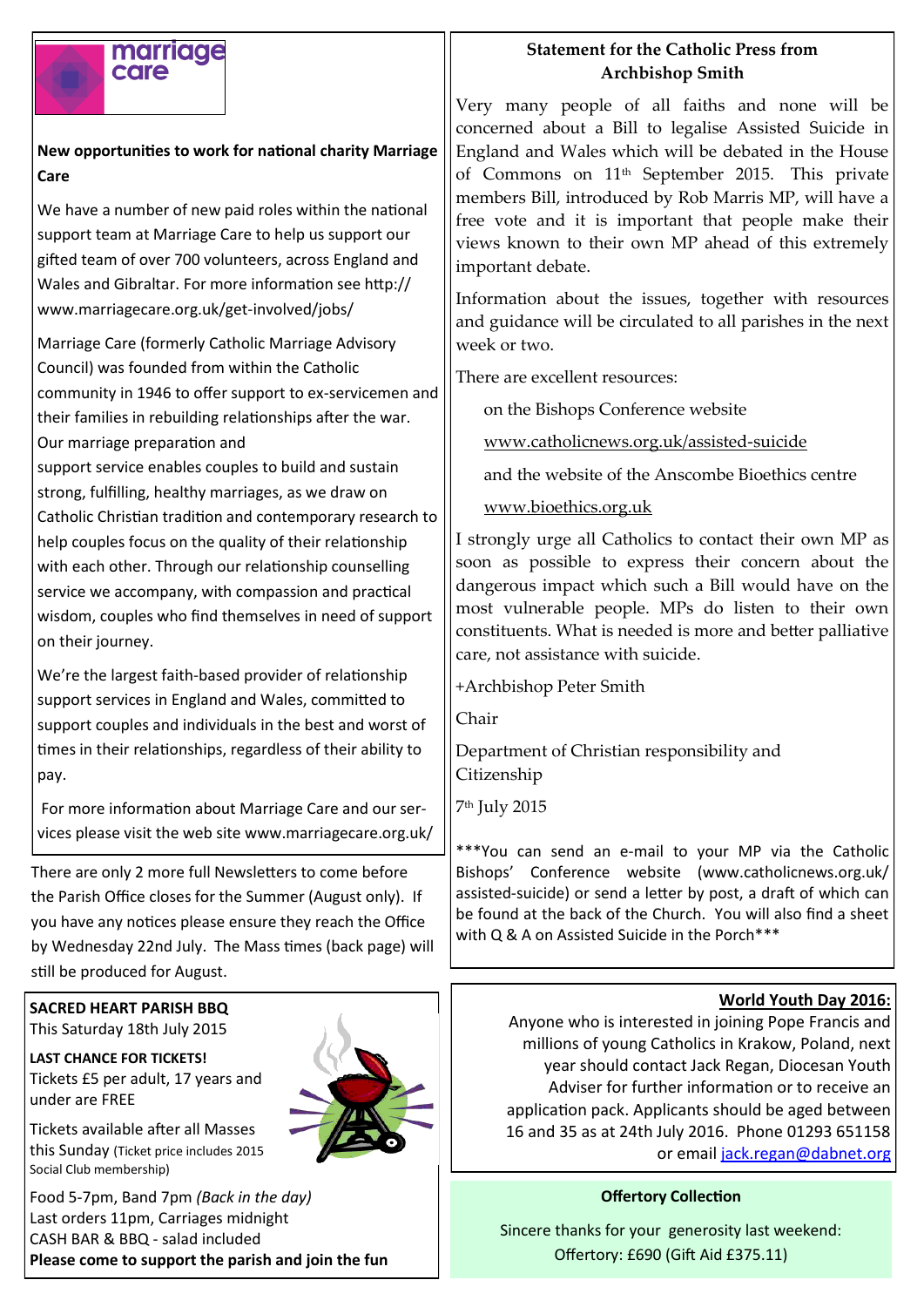## **WHAT'S ON IN THE PARISH THIS WEEK**

| Sun 12th: | CHILDREN'S liturgy at 9am Mass only<br>10:45am Youth Mass |  |
|-----------|-----------------------------------------------------------|--|
|           |                                                           |  |
|           | Teas & Coffee after 10:45am Mass                          |  |
| Mon:      | Teas & Coffees after Mass (Old Hall)                      |  |
| Tues:     | No Toddler Group till Sep'15                              |  |
| Sun 19th: | CHILDREN'S liturgy at 9am & 10:45 Mass                    |  |
|           | Teas & Coffee after 9am & 10:45am Mass                    |  |
|           |                                                           |  |

Well done to the winners of the Double C Club for July

- £70 Patricia Glaister
- £50 Kathleen Saunders
- £30 B McCarthy

On behalf of the Double C Club a cheque for £1,000 was given to Father Seán for parish funds.

Thank you for your continuing support because without your help this would not be possible

We have memberships available if anyone would like to join please give me a ring. The annual cost is only £24.00 which if you break it down weekly it is less than 50p. Please call Sue to discuss any questions you may have, my number is 01883346399.

#### **Second Collections**

TODAY there will be a second collection for The Apostleship of the Sea - this collection is **not** eligible for

Parish Gift Aid. Please do not use your Parish envelopes for this collection.

#### **Pilgrimage to Fatima**

From 22nd November to 28th November 2015. Including all excursions for £629. Early booking is strongly

recommended. For further information call Mrs Mozzi on 0208 472 0843 or 07859 027301.

Fr Seán will be away from 13th July to the 24th: Masses, including weekdays, will be celebrated by Fr Stephen Dingley or Fr Terry Martin.

#### **Teenage Weekend At Worth Abbey**

This retreat week is a chance for young people (in school years 9-12) across the diocese (and beyond) to come together, make new friends, go deeper in prayer, explore their Catholic faith, and have a great adventure in such a wonderful setting during the Summer Holidays . It forms part of an ongoing retreat programme run in partnership between Worth Abbey's *Open Cloister* and the Lay Community of St Benedict. These retreats have been running successfully for over 10 years, and offer young people a unique retreat experience, which draws upon the skills of trained youth workers and the wisdom and generous hospitality of the Benedictine monks. For booking forms, bursaries and info please contact Mary Hunt ([mary\\_hunt@hotmail.co.uk\)](mailto:mary_hunt@hotmail.co.uk)



**Your Prayers are requested for the following persons who are ill or housebound.** 

Pat Knight; Kathleen & John Saunders; Helen Keogh; Daisy Hill; Christopher Browne; Kit Monk; Krista Thompson; Jane Hill; Rosemary Whale; Pam Weaver; Jimmy & Bridie Mullen; Bernie Horrocks; Margaret Robertson; Heather Tordimah; Jenny Rowen; Elizabeth Daley; Eileen & Rose Lattimore; Bryan Smith; Rose Knight; Oliver Farrell; Richard Richardson; Seeta Pillay; Christopher Miles; Pat McCoy; John Dunlop, Elise O'Connor, Malcolm Bowen, John Gilford, Chris Norman, Bridget Crook, Baby Tabitha Harrison, Christine Vernon, Peggy Sisman, Bruno Louis-Joseph, Maureen Kelly, Sheila French & Val Williams.

**FESTIVAL 50** 

A massive thank you to all those involved in organising the trip down to Brighton for the Festival 50. The St Francis School choir performed amazingly and it was a lovely day. We thank you for your support and hope those of you that managed to attend had a meaningful day.



#### **John Fisher Vacancy - SITE ASSISTANTS required from 1st September 2015 Salary Scale 3/4 (to be confirmed) – Salary range £18,045 - £21,552 full time equivalent**

The school is currently looking to employ two permanent Site Assistants to work with the Site Supervisor to ensure that the school grounds and premises are a clean, tidy, safe and well maintained environment. The hours are 20 per week, all year round. These hours are to be worked either 7am – 11am or 3pm – 7pm but a degree of flexibility is required.

Application forms (support staff) are available by downloading via the website on [www.johnfisherschool.org](http://www.johnfisherschool.org) where further information on the school may also be found. Completed application forms should be sent with a covering letter to Mrs Rigby, the Office Manager on  $irigby3@suttonmail.org by 12 noon on the closing date$ Tuesday,  $21^{st}$  July 2015. Interviews will be held on Friday, 31<sup>st</sup> July 2015. *The School is committed to safeguarding and promoting the welfare of children and to equality of opportunity. An enhanced CRB will be required.*

## **Community Notice board**

Parishioners are welcome to put up personal advertisements on the Community Notice Board (to the right of the Sacristy door in the Church porch). If you have something for sale or if you are looking for a room to rent please feel free to put up a notice. We just ask that you do not use the Office as a point of contact.